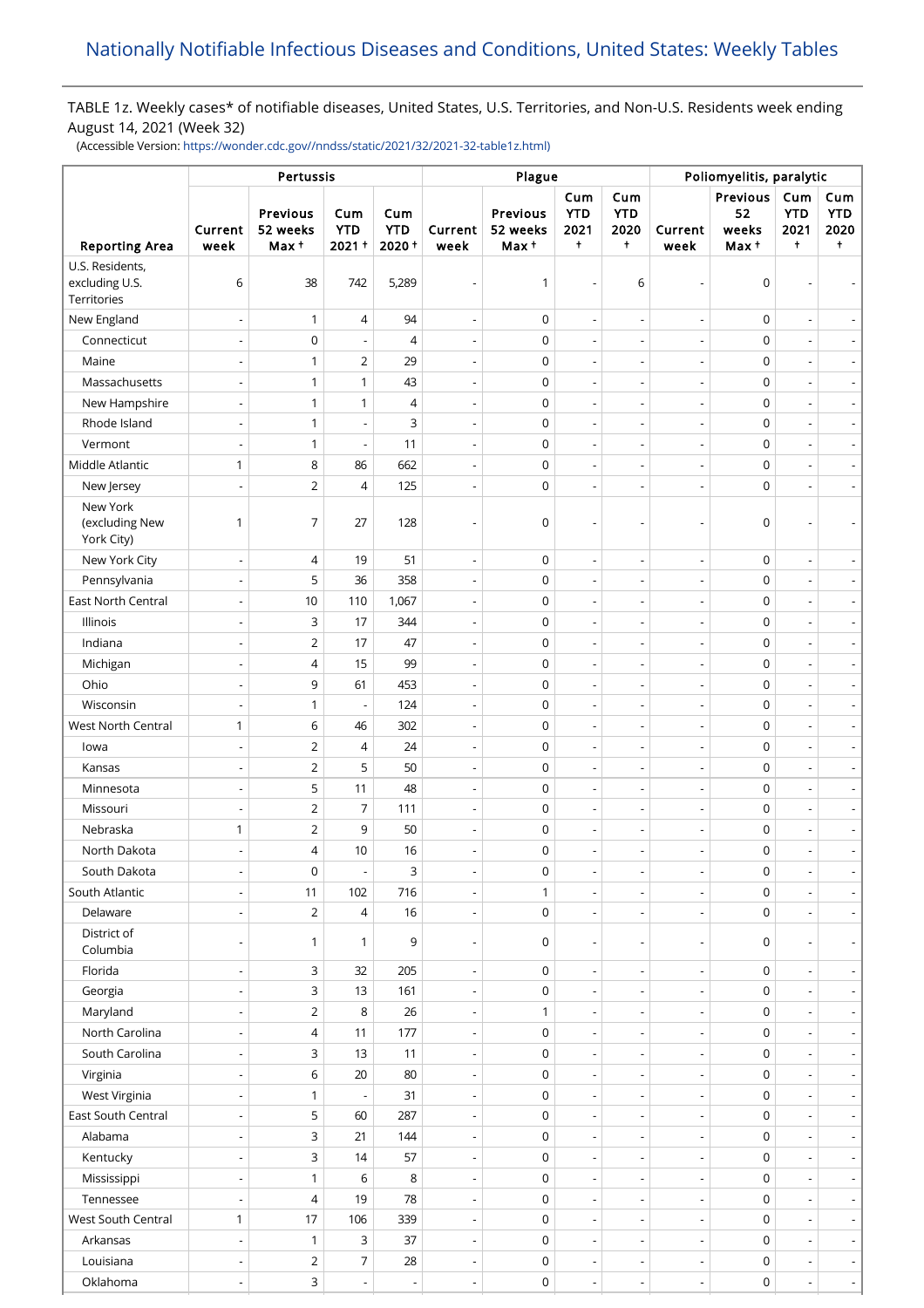TABLE 1z. Weekly cases\* of notifiable diseases, United States, U.S. Territories, and Non-U.S. Residents week ending August 14, 2021 (Week 32)

(Accessible Version: https://wonder.cdc.gov//nndss/static/2021/32/2021-32-table1z.html)

| <b>Reporting Area</b>                          | Pertussis                |                              |                            |                               |                          | Plague                               | Poliomyelitis, paralytic                |                                         |                          |                                  |                                         |                                         |
|------------------------------------------------|--------------------------|------------------------------|----------------------------|-------------------------------|--------------------------|--------------------------------------|-----------------------------------------|-----------------------------------------|--------------------------|----------------------------------|-----------------------------------------|-----------------------------------------|
|                                                | Current<br>week          | Previous<br>52 weeks<br>Max+ | Cum<br><b>YTD</b><br>2021+ | Cum<br><b>YTD</b><br>$2020 +$ | Current<br>week          | <b>Previous</b><br>52 weeks<br>Max + | Cum<br><b>YTD</b><br>2021<br>$\ddagger$ | Cum<br><b>YTD</b><br>2020<br>$\ddagger$ | Current<br>week          | Previous<br>52<br>weeks<br>Max + | Cum<br><b>YTD</b><br>2021<br>$\ddagger$ | Cum<br><b>YTD</b><br>2020<br>$\ddagger$ |
| Texas                                          | 1                        | 13                           | 96                         | 274                           | $\overline{a}$           | $\mathbf 0$                          |                                         | $\overline{a}$                          |                          | $\mathbf 0$                      |                                         |                                         |
| Mountain                                       | 3                        | 12                           | 165                        | 798                           | $\overline{a}$           | $\mathbf{1}$                         |                                         | 5                                       |                          | $\mathbf 0$                      | $\overline{a}$                          |                                         |
| Arizona                                        | 3                        | 8                            | 110                        | 314                           | $\overline{a}$           | $\mathbf 0$                          | $\overline{a}$                          | $\mathbf{1}$                            |                          | $\mathbf 0$                      | $\overline{a}$                          | $\overline{\phantom{a}}$                |
| Colorado                                       | $\overline{\phantom{a}}$ | $\mathbf{1}$                 | $\overline{\phantom{a}}$   | 118                           | $\overline{\phantom{a}}$ | $\mathbf{1}$                         | $\overline{\phantom{a}}$                | $\mathbf{1}$                            |                          | $\mathbf 0$                      | $\overline{a}$                          | $\overline{\phantom{a}}$                |
| Idaho                                          | $\overline{a}$           | $\mathbf{1}$                 | $\mathbf{1}$               | 138                           | $\overline{\phantom{a}}$ | $\mathbf 0$                          | $\overline{a}$                          | $\mathbf{1}$                            |                          | $\mathbf 0$                      | $\overline{a}$                          | $\overline{\phantom{a}}$                |
| Montana                                        | $\overline{\phantom{a}}$ | $\overline{0}$               | $\overline{\phantom{a}}$   | 40                            | $\blacksquare$           | 0                                    | $\overline{a}$                          | $\blacksquare$                          |                          | $\mathbf 0$                      | $\overline{a}$                          | $\frac{1}{2}$                           |
| Nevada                                         | $\overline{a}$           | $\mathbf{1}$                 | 5                          | 15                            | $\overline{\phantom{a}}$ | $\mathbf 0$                          | $\overline{a}$                          | $\overline{\phantom{a}}$                |                          | $\mathbf 0$                      | ÷,                                      | $\overline{\phantom{a}}$                |
| New Mexico                                     | $\overline{a}$           | $\overline{2}$               | 10                         | 54                            | $\overline{\phantom{a}}$ | $\mathbf{1}$                         | $\overline{a}$                          | $\overline{2}$                          |                          | $\mathbf 0$                      | $\overline{\phantom{a}}$                | $\overline{\phantom{a}}$                |
| Utah                                           | $\overline{a}$           | 5                            | 39                         | 108                           | $\overline{\phantom{a}}$ | $\mathbf 0$                          | $\overline{a}$                          | $\overline{\phantom{a}}$                | $\overline{\phantom{a}}$ | $\mathbf 0$                      | ÷,                                      | $\overline{\phantom{a}}$                |
| Wyoming                                        | ÷,                       | 0                            | $\overline{\phantom{a}}$   | 11                            | $\overline{\phantom{a}}$ | $\mathbf 0$                          | $\overline{\phantom{0}}$                | $\overline{\phantom{a}}$                |                          | $\mathbf 0$                      | ÷,                                      | $\overline{\phantom{a}}$                |
| Pacific                                        | ÷,                       | $\overline{7}$               | 63                         | 1,024                         | $\overline{\phantom{a}}$ | $\mathbf{1}$                         | $\overline{a}$                          | $\mathbf{1}$                            | $\overline{\phantom{a}}$ | $\mathbf 0$                      | ÷,                                      | $\overline{\phantom{a}}$                |
| Alaska                                         | ÷,                       | $\overline{0}$               | $\overline{\phantom{a}}$   | 13                            | $\overline{\phantom{a}}$ | $\mathbf 0$                          |                                         | $\overline{a}$                          |                          | $\mathsf 0$                      | $\overline{a}$                          |                                         |
| California                                     | Ĭ.                       | 6                            | 49                         | 600                           | $\overline{\phantom{a}}$ | $\mathbf{1}$                         |                                         | $\mathbf{1}$                            |                          | $\mathbf 0$                      | $\overline{a}$                          |                                         |
| Hawaii                                         | ÷,                       | $\mathbf{1}$                 | $\overline{3}$             | 14                            | $\overline{a}$           | $\mathbf 0$                          |                                         | $\overline{a}$                          |                          | $\mathbf 0$                      | $\overline{a}$                          |                                         |
| Oregon                                         | ÷,                       | 3                            | $\overline{2}$             | 166                           | $\overline{\phantom{a}}$ | $\mathsf 0$                          | $\sim$                                  | $\overline{\phantom{a}}$                |                          | $\mathsf 0$                      | $\overline{a}$                          | $\blacksquare$                          |
| Washington                                     | $\overline{a}$           | 3                            | 9                          | 231                           | $\overline{\phantom{a}}$ | $\mathbf 0$                          | L.                                      | $\overline{a}$                          |                          | $\mathbf 0$                      | $\overline{a}$                          | $\blacksquare$                          |
| U.S. Territories                               | $\overline{a}$           | $\overline{2}$               | $\overline{\phantom{a}}$   | 21                            | $\overline{\phantom{a}}$ | 0                                    |                                         | $\overline{\phantom{0}}$                |                          | $\mathbf 0$                      | $\overline{a}$                          | $\overline{\phantom{a}}$                |
| American Samoa                                 | $\overline{a}$           | $\overline{0}$               | $\overline{\phantom{a}}$   | L,                            | $\overline{\phantom{a}}$ | $\mathbf 0$                          | $\overline{\phantom{a}}$                | $\overline{\phantom{a}}$                |                          | $\mathbf 0$                      | $\overline{a}$                          | $\overline{\phantom{a}}$                |
| Commonwealth of<br>Northern Mariana<br>Islands | ÷,                       | 0                            | $\overline{a}$             |                               | $\overline{a}$           | 0                                    |                                         | $\overline{a}$                          |                          | 0                                |                                         |                                         |
| Guam                                           | $\overline{a}$           | 0                            | $\overline{\phantom{a}}$   | ÷,                            | $\overline{\phantom{a}}$ | $\mathbf 0$                          | $\overline{a}$                          | $\overline{a}$                          | $\overline{a}$           | $\mathbf 0$                      | $\overline{a}$                          | $\overline{\phantom{a}}$                |
| Puerto Rico                                    | ÷,                       | $\overline{2}$               | $\overline{\phantom{a}}$   | 21                            | $\overline{\phantom{0}}$ | $\mathsf 0$                          |                                         | $\overline{\phantom{a}}$                |                          | $\mathsf 0$                      | $\overline{a}$                          |                                         |
| U.S. Virgin Islands                            | ÷,                       | 0                            | $\overline{\phantom{a}}$   | Ĭ.                            | $\overline{\phantom{0}}$ | $\mathbf 0$                          |                                         | $\overline{a}$                          |                          | 0                                | $\overline{a}$                          |                                         |
| Non-U.S. Residents                             |                          | 0                            | $\overline{\phantom{a}}$   |                               | $\overline{a}$           | $\mathsf 0$                          |                                         | $\overline{\phantom{a}}$                |                          | 0                                | $\overline{a}$                          |                                         |
| Total                                          | 6                        | 38                           | 742                        | 5,310                         | $\overline{\phantom{a}}$ | $\mathbf{1}$                         | $\overline{a}$                          | 6                                       |                          | $\mathbf 0$                      | $\overline{a}$                          | $\blacksquare$                          |

U: Unavailable — The reporting jurisdiction was unable to send the data to CDC or CDC was unable to process the data.

-: No reported cases — The reporting jurisdiction did not submit any cases to CDC.

N: Not reportable — The disease or condition was not reportable by law, statute, or regulation in the reporting jurisdiction.

NN: Not nationally notifiable — This condition was not designated as being nationally notifiable.

NP: Nationally notifiable but not published.

NC: Not calculated — There is insufficient data available to support the calculation of this statistic.

Cum: Cumulative year-to-date counts.

Max: Maximum — Maximum case count during the previous 52 weeks.

\* Case counts for reporting years 2020 and 2021 are provisional and subject to change. Cases are assigned to the reporting jurisdiction submitting the case to NNDSS, if the case's country of usual residence is the U.S., a U.S. territory, unknown, or null (i.e. country not reported); otherwise, the case is assigned to the 'Non-U.S. Residents' category. Country of usual residence is currently not reported by all jurisdictions or for all conditions. For further information on interpretation of these data, see [https://www.cdc.gov/nndss/docs/Readers-Guide-WONDER-Tables-20210421-508.pdf.](https://www.cdc.gov/nndss/docs/Readers-Guide-WONDER-Tables-20210421-508.pdf) †Previous 52 week maximum and cumulative YTD are determined from periods of time when the condition was reportable in the jurisdiction (i.e., may be less than 52 weeks of data or incomplete YTD data).

#### Notes:

- These are weekly cases of selected infectious national notifiable diseases, from the National Notifiable Diseases Surveillance System (NNDSS). NNDSS data reported by the 50 states, New York City, the District of Columbia, and the U.S. territories are collated and published weekly as numbered tables. Cases reported by state health departments to CDC for weekly publication are subject to ongoing revision of information and delayed reporting. Therefore, numbers listed in later weeks may reflect changes made to these counts as additional information becomes available. Case counts in the tables are presented as published each week. See also [Guide to Interpreting Provisional and Finalized NNDSS Data](https://www.cdc.gov/nndss/docs/Readers-Guide-WONDER-Tables-20210421-508.pdf).
- Weekly tables since 1996 are available on [CDC WONDER.](https://wonder.cdc.gov/nndss/nndss_weekly_tables_menu.asp)
- Weekly tables since 2014 are available on [Data.CDC.gov](https://data.cdc.gov/browse?q=NNDSS&sortBy=newest&utf8=%E2%9C%93).
- Weekly tables for 1952–2017 published in the Morbidity and Mortality Weekly Reports (MMWR) are available at [CDC Stacks MMWR](https://stacks.cdc.gov/mmwr), and weekly tables starting in 2018 are available at [CDC Stacks NNDSS](https://stacks.cdc.gov/nndss) (once in CDC Stacks NNDSS select "Weekly Tables" in the "Genre" box at the left).
- Notices, errata, and other notes are available in the [Notice To Data Users](https://wonder.cdc.gov/nndss/NTR.html) page.
- The list of national notifiable infectious diseases and conditions and their national surveillance case definitions are available at [https://ndc.services.cdc.gov/.](https://ndc.services.cdc.gov/) This list incorporates the Council of State and Territorial Epidemiologists (CSTE) position statements approved by CSTE for national surveillance.

#### Suggested Citation:

Centers for Disease Control and Prevention. National Notifiable Diseases Surveillance System, Weekly Tables of Infectious Disease Data. Atlanta, GA. CDC Division of Health Informatics and Surveillance. Available at: <https://www.cdc.gov/nndss/data-statistics/index.html>.